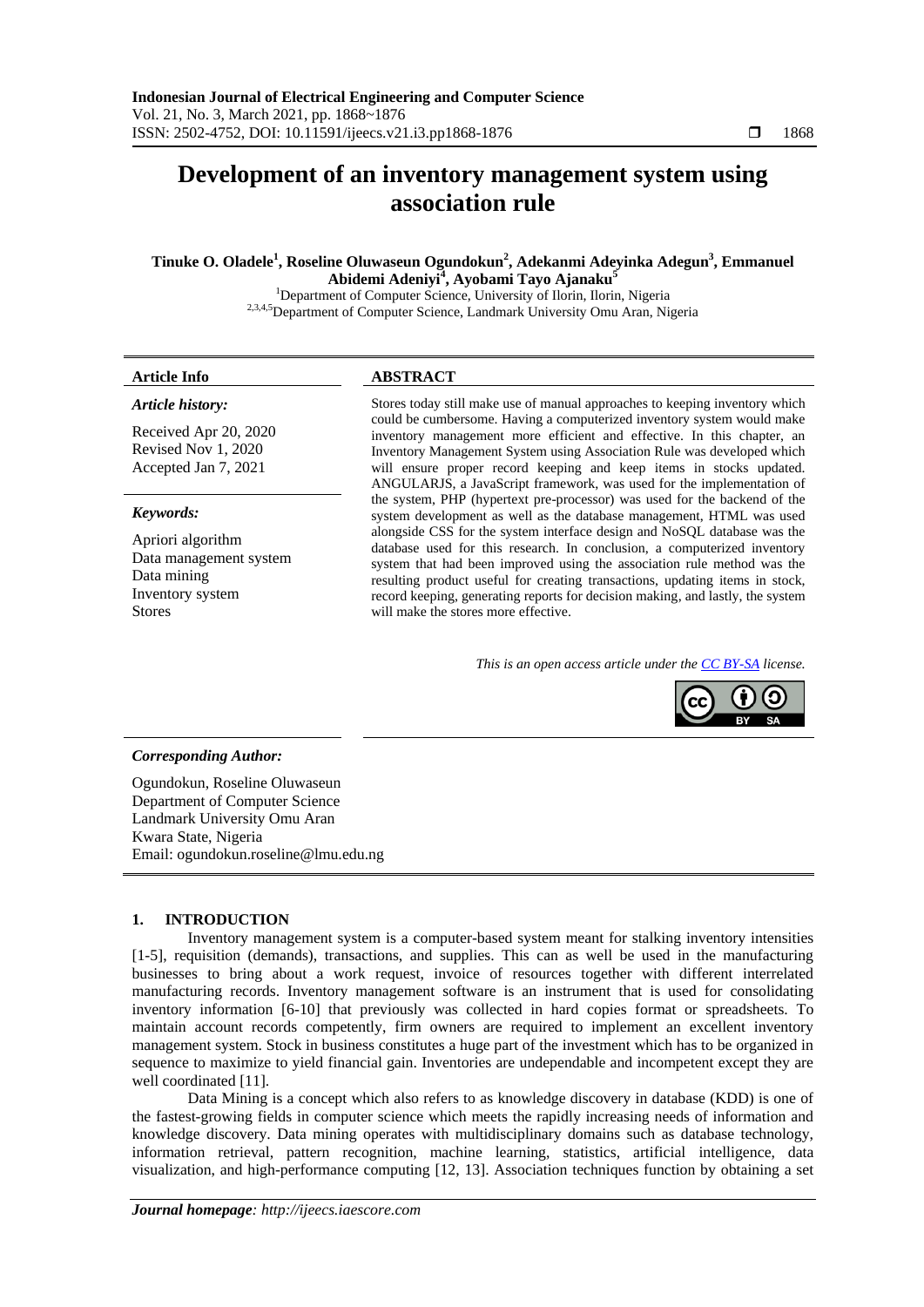of robust association rules that will come up with specific designs in an unsupervised knowledge system [14, 15]. Market basket investigation operates with association rule which assists in making better inventory management systems.

The authors used ANGULARJS, PHP, HTML, CSS, and NoSQL database for the design and implementation of the inventory management system. HTML was used mainly in designing the interface of the inventory system and structuring it to be well defined. CSS was also used alongside HTML in the design of the inventory system. ANGULARJS was used for the entire development of the application while PHP was applied for the development of the entire backend of the system for the database management and APIs. NoSQL database is the database that was made use of in storing all the data that was utilized during the development of the inventory system. Lastly, the data mining approach [16-18] was used to improve the inventory management system and the approach used is the association rule which was also used for the discovery of interesting relations between variables and also used for predicting the demand for goods future. Apriori algorithm was also used for the association rule approach [19-22].

Apriori is a fundamental algorithm for mining recurring item sets in enormous databases, numerous variants of the Apriori concentrate on making better the competency of the earliest algorithm as well as the development of the algorithm for other investigated subject area. Many excellent publications summarize this topic, for example [23-29, 17] and some related works are discussed as follows:

Pragya, Madan & Nupur [30] researched the apriori algorithm which was developed in java and was an association driving mining application. Their method could be applied to manage merchandising dealings which deliver merchants with details concerning the forecasting of product sales trends as well as consumer attitudes. Apriori algorithm was enhanced in the aspect of the time complexity, number of databases scanned, usage of memory, and the curiosity of the rules over the classical apriori algorithm. The recurred item sets revealed relies on the value of factures such as support and the number of transactions being read at a particular time, therefore, the implementation time of the algorithm relies on the transactional data group and the minimum support value.

Kharwar, Kapadia, Prajapati, & Patel [31] utilized association rule mining usually to identify the supermarket or management of inventory strategy. Association rule mining was applied for web usage mining. Web usage mining and association rule mining were merged to enhance the substance of the serve log data. The authors made use of the Apriori algorithm as well as generated association Rule from server log which was useful in many applications such as cache for web pages, marketing, targeted advertising, and a lot more.

Oladipupo & Oyelade [19] examined educational data mining with the use of the association rule mining method for recognizing students' failure patterns. The study recognizes the concealed correlation between the failed course of studies and recommended appropriate sources for the failure of students to increase the low capacity of students' performances. An observation was deduced that the time of implementation of the method was contrariwise proportionate to the least support because it increases as the least support diminishes were therefore established an increment in the system complexity and reaction periods just as the least support reduces. The are 19 recurring item sets and 114 rules were produced. The author, therefore, concluded that every single one of the rules with confidence 1 is a very strong rule. This invariably implies, if a student failed the determinant course of study, such student will surely fail the dependent course(s). The authors thus suggested that this rule should be enlisted in the curriculum structure. Furthermore, if the rule support is higher, this means all the courses of study being associated with by the students were all failed together by most especially the studied students. Lastly, the suggested method assisted in the curriculum structure as well as in modification to improve students' academic performance and to trim down the failure rate Adewole et al, [27].

AL-Zawaidah, Jbara & Abu-Zanona [32] postulated an association rule mining technique that could competently ascertain the association rules in enormous databases. This postulated technique was originated from the orthodox Apriori method with several additional qualities to increase the performance of data mining. Comprehensive experimentations were implemented and the algorithm performances that is both the existing algorithm and the new algorithm were compared and the comparison showed that the study suggested method outperformed the existing methods and it could speedily discover frequent itemsets and effectively mine potential association rules.

In summary, this session had been able to cover various topics which include inventory management systems. Inventory was simply defined as stock taking and an inventory management system is a computerbased system for tracking inventory levels, sales, orders, and deliveries. The importance of the application of data mining was also pointed out. Data mining was defined as simply the process of analyzing data from different perspectives and summarizing it into useful information. Various techniques used in data mining, which include: association, forecasting, classification, and clustering, to mention a few were also discussed. Also, various algorithms have been considered, such as Apriori, SVM, K-means, and so on. Having fully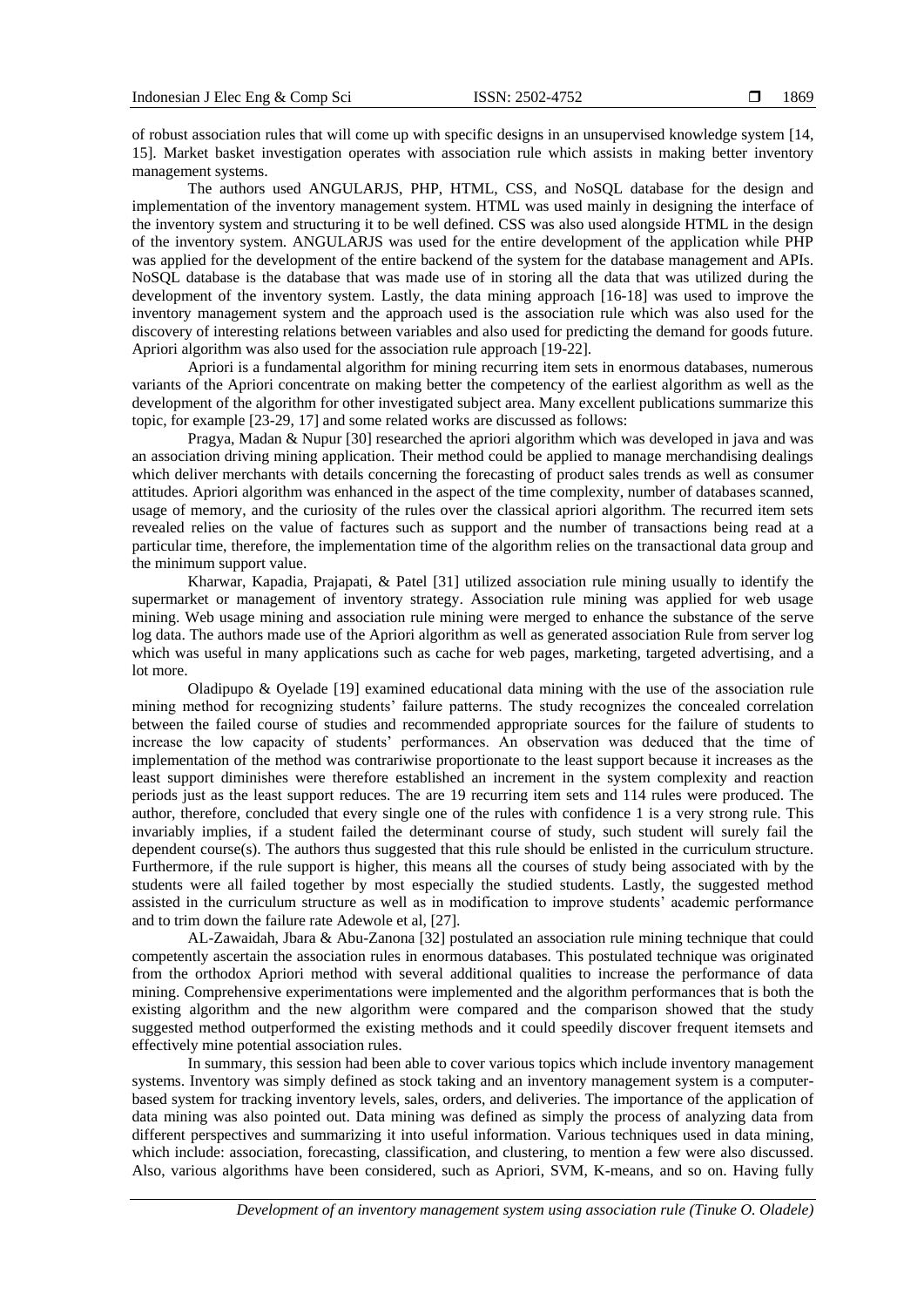considered those topics, it can therefore be said that application of data mining to inventory management is very important and very helpful. The world is becoming more advanced every day and it is also becoming a computerized world, extracting knowledge for already available information plays a vital role in the development of the world.

#### **2. RESEARCH METHOD**

In the same way that it was earlier discussed, this research focused on the development of an inventory management system and the inventory system would be able to carry out various functions such as: getting update of items in stock, keeping adequate records of product in stock, carrying out proper calculation of product sold, placing orders to suppliers via electronic-mail (e-mail), sending a notification to a user when a product is about to be sold out completely, generate report either daily report, weekly report, monthly report, yearly report or report for specific days that do not fall between those categories (for example it can be decided to generate report between Monday and Tuesday alone and so on). The system starts with a login page, where it prompts the user to input the username and password, if the username and password correspond with that already saved in the database it proceeds and is connected otherwise it stays on the login page and informs the user that a wrong username or password has been inputted, but if the user hasn't been created at all, the user would then just create an account or add a user. The login page is needed as a measure of security, so no one except authorized persons would access the inventory system. If the login is successful the user can now decide whether to add new stock, delete stock, update stock, see the goods available, purchase or sell goods or even view the sales report (either daily, weekly, monthly, or yearly).

Algorithm for the Inventory Management System

- 1. Start.
- 2. Check if the user exists.
- 3. If the user exists go to 6.
- 4. Else
- 5. Create user
- 6. Login into the account
- 7. Select the desired operation.
- 8. If the operation selected is product go to 14.
- 9. Else if the operation selected is sales go to 25.
- 10. Else if the operation selected is supplier go to 35.
- 11. Else if the operation selected orders to go to 41.
- 12. Else Generate report.
- 13. Go to 43.
- 14. Select the desired operation for a product.
- 15. If the operation selected is Add product go to 22.
- 16. Else if the operation selected is Manage purchases.
- 17. Compute the total cost of purchase

The total cost of purchase  $=$  amount of product  $*$  Quantity to be purchased

- 18. Manage purchase.
- 19. Go to 43.
- 20. Else Manage product.
- 21. Go to 43.
- 22. Enter product details.
- 23. Add product.
- 24. Go to 43.
- 25. Select the desired operation from sales.
- 26. If the operation selected is Add sales go to 29.
- 27. Else Manage Sales
- 28. Go to 43
- 29. Search for a product.
- 30. Input the description of the product
- 31. Input the quantity to be sold.
- 32. Compute the total cost of sales

The total cost of sales=amount of product\*quantity sold

- 33. Make sales.
- 34. Go to 42.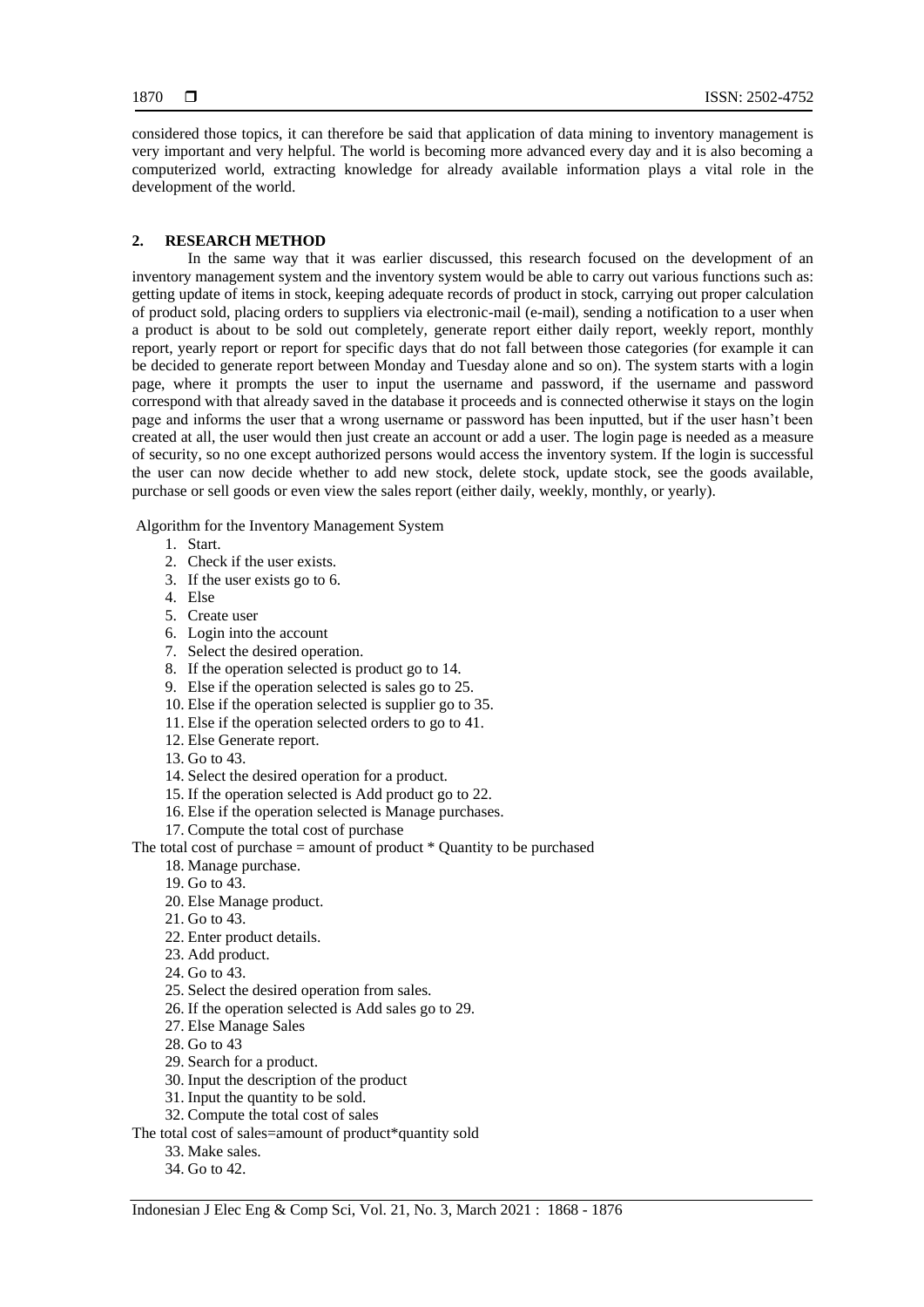- 35. Select the desired operation for supplier operation.
- 36. If the operation selected is Add supplier go to 38.
- 37. Else manage supplier go to 43.
- 38. Enter supplier details.
- 39. Add supplier go to 43.
- 40. Enter the details of the product to be ordered.
- 41. Make order go to 43.
- 42. Application of apriori algorithm.
- 43. Stop.

Figure 1 shows the developed system flowchart which explains the functionality of the system. Figure 2 shows the use case diagram for the developed application which shows all the entities involved in the development of the system and their various actions.



Figure 1. Program flowchart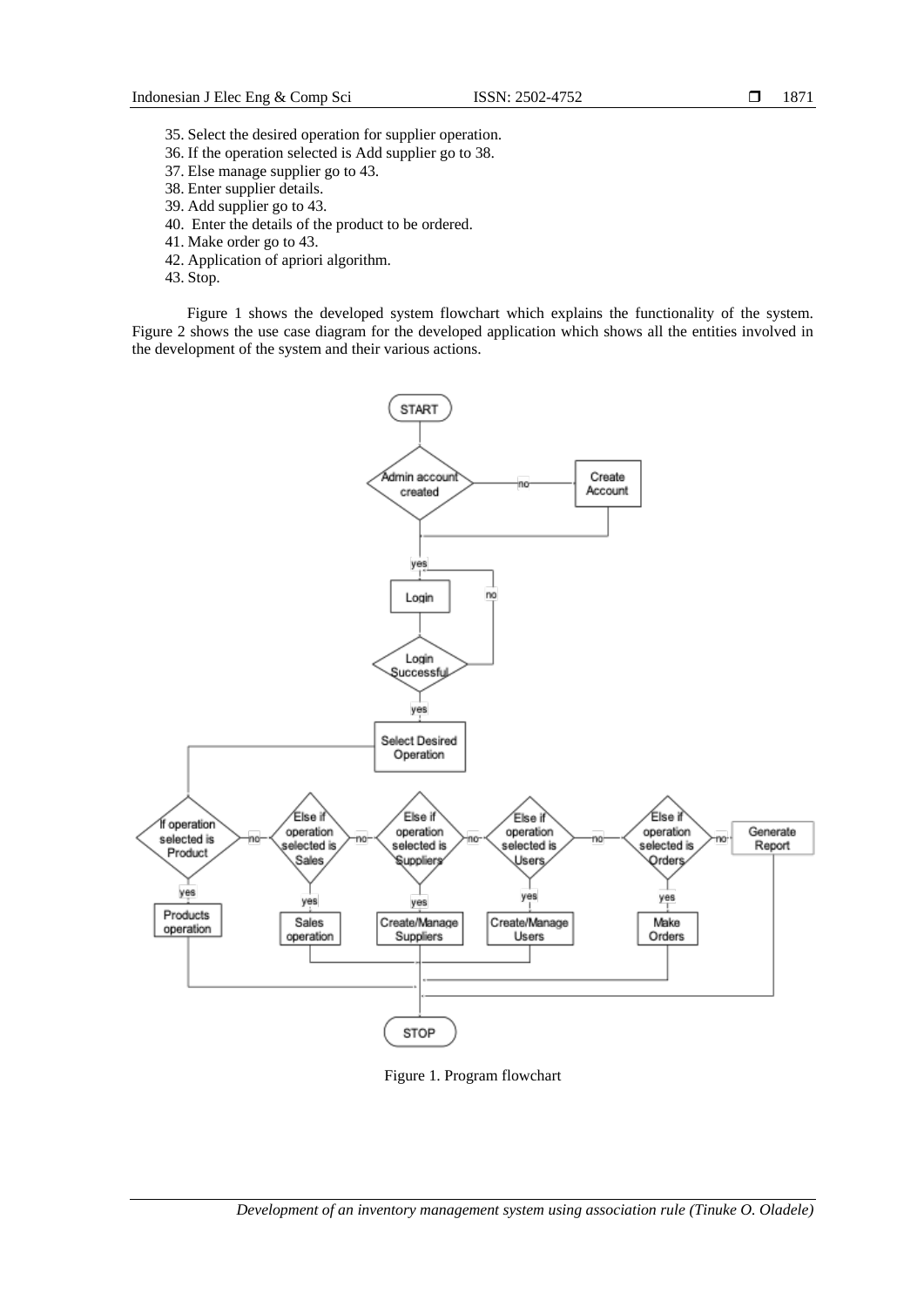

Figure 2. Program use case diagram

#### **3. RESULTS AND DISCUSSION**

This session discussed the implementation of the inventory management system, the various pages included in the system, the various operations carried out in the system, and also screenshots of the entire system and explanations of how they operate. The login page is needed as a measure of security. The login page is shown in Figure 3. It ensures that only authorized personnel can access the inventory system. It prompts the user for their username and password and if an account has not been created yet, the user creates an account and logs in.



Figure 3. Login page of the inventory system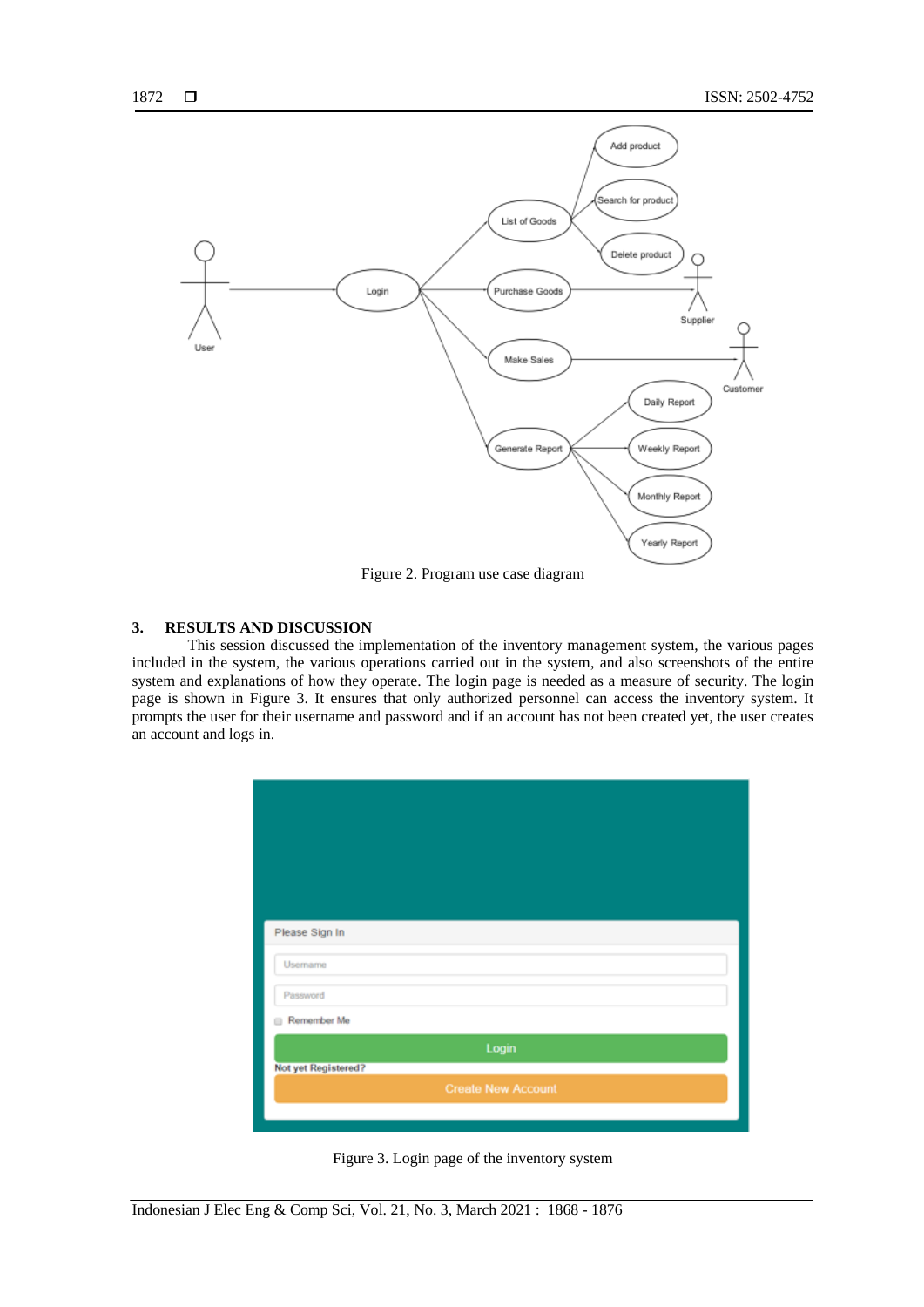The Registration Page is shown in Figure 4. Once the login process is successful, the user can proceed to carry out any operation required of them. Also, in creating the account the personnel would be prompted to select if he/she is a user or an admin. The user has limited features. The only thing the user can do is make sales, generate the report, and make orders. In other words, the user is like the salesperson. While the admin on the other hand serves more like the manager or business owner. The admin can do everything the user does, but with additional responsibility.

The add product page is for adding a new product to the system as shown in Figure 5. The product to be added doesn't necessarily have to be new. Also, the data mining association rule comes on the add page, after getting the frequent itemsets and generating the strong association rules, the system alerts the user or the admin personnel of products that are frequently bought together when a particular product is entered (for example, when the customer buys bread, and it is entered into the system, the system alerts the user that the customer might also be interested in buying milk and so on). The alert of frequently bought items is shown in Figure 6.

| LastName                         |   |
|----------------------------------|---|
|                                  |   |
| FirstName                        |   |
|                                  |   |
| Username                         |   |
|                                  |   |
| Password                         |   |
|                                  |   |
| Confirm Password                 |   |
|                                  |   |
| Role                             |   |
| -- Select an option--            | × |
| -- Select an option--            |   |
| admin<br>user                    |   |
| <b><i>CALLENGARY COMPANY</i></b> |   |

Figure 4. Registration page of the inventory system

### **Add Products**

| <b>Product Name</b>                | Recently Added        |                     |
|------------------------------------|-----------------------|---------------------|
| New musk                           |                       |                     |
| In case of new product             | <b>C</b> Fanta        | <b>Invelid date</b> |
| <b>Product</b>                     | $P$ color             | <b>Invelid date</b> |
| -- Select an option--              | ٠<br><b>P</b> Gala    | <b>Preside date</b> |
| <b>Product Cost Price</b>          | <b>P</b> Jmmy Shoe    | a month ago         |
| $+ 1500$                           | Peplum shirt          | 21 days ago         |
| <b>Product Selling Price</b>       | <b>P</b> Watch        | Fill days ago       |
| $8 - 2700$                         | Comfakes              | 13 days ago         |
| Product Quantity<br>15             | <sup>O</sup> New musk | 2 minutes ago       |
| Input number only<br>Product Image |                       | View All Products   |
| Choose file DSC_0006.JPG           |                       |                     |
| Product details                    |                       |                     |
|                                    |                       |                     |
| Add                                |                       |                     |

Figure 5. Add product page (in case of a new product)

*Development of an inventory management system using association rule (Tinuke O. Oladele)*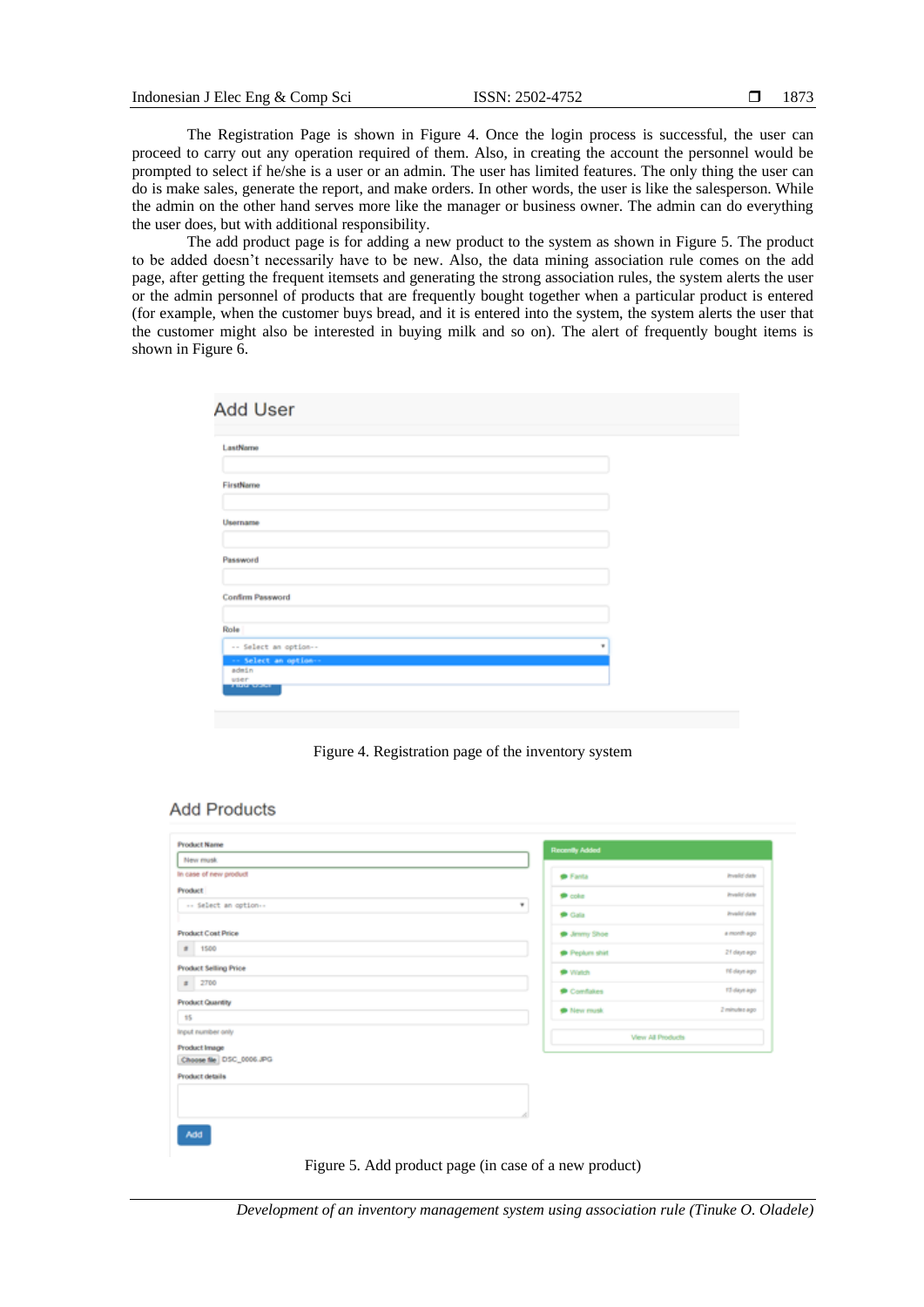Figure 7 displays all the order that as ever been placed. The admin personnel or the manager could decide to view the report of sales or the report of purchase. The inventory system can generate a report, either daily, weekly, monthly, or even yearly. All the admin as to do is to select the start and end date of the report they would like to generate as shown in Figure 8

Once the date range has been selected, the system generates both the sales and purchase transactions that have been carried out between those dates with the start and end date inclusive as shown in Figure 9. The system lets the admin select the dates, instead of manually typing the dates in. Also, if the report has been generated, the system allows it to be printed if needed as shown in Figure 9.

| Sale                         | $\mathbf{x}$ |
|------------------------------|--------------|
| Products You might also like |              |
| Sunlight 2kg                 |              |
| Sure (body spray)            |              |
| Dojan sugar                  |              |
| Jimmy shoe<br>Sure( roll on) |              |
|                              |              |
|                              |              |
|                              | Close        |

Figure 6. Alert of product frequently purchased together

## Order

|              |                  | a                       |                     |                       |              |
|--------------|------------------|-------------------------|---------------------|-----------------------|--------------|
| orders       |                  |                         |                     |                       |              |
| Product Name | Quantity Ordered | <b>Delivery Address</b> | Supplier            | Recipent Phone Number | Date Ordered |
| JIMMY SHOE   | $\ddot{\rm}$     | omu-aran kwara state    | Julie stores        | 8069830183            | 2017-04-19   |
| jump pants   | $\bar{z}$        | omu-aran                | Julie stores        | 8069830183            | 2017-04-19   |
| New musk     | $\overline{2}$   | omu-aran                | Cornerstone Limited | 8069830183            | 2017-04-19   |
| New musk     | 12               | omu-aran                | Julie stores        | 8147647041            | 2017-04-20   |
| Jimmy shoe   | 12               | Ado-Ekiti               | Julie stores        | 8147647041            | 2017-04-20   |

Figure 7. View order page

| <b>Teach</b>            | Đ. |                                                                                    |            |
|-------------------------|----|------------------------------------------------------------------------------------|------------|
| <b>B Continent</b>      |    | Generate Report                                                                    |            |
| <b>Diffusion</b>        |    | Start Date                                                                         | Eve (was   |
| <b>Black</b>            | ч  | 2017-03-10                                                                         | 2017-04-18 |
| <b>Blocker</b>          |    | 崔<br><b>Handa 2017</b><br>量                                                        |            |
| <b>Bows</b>             | ×  | the the fire that the the<br><b>B</b><br>EL B.                                     |            |
| <b>BONS</b>             |    | 16<br>m.<br>-81<br>ш                                                               |            |
| <b>Britannik</b>        | m. | <b>INC. INC.</b><br>m<br><b>THE</b><br>面<br>m<br>m<br>20 20 20 21<br>in.<br>19 (8) |            |
| <b>Conventio Regard</b> |    | <b>B F B B B F</b>                                                                 |            |

Figure 8. Generate report page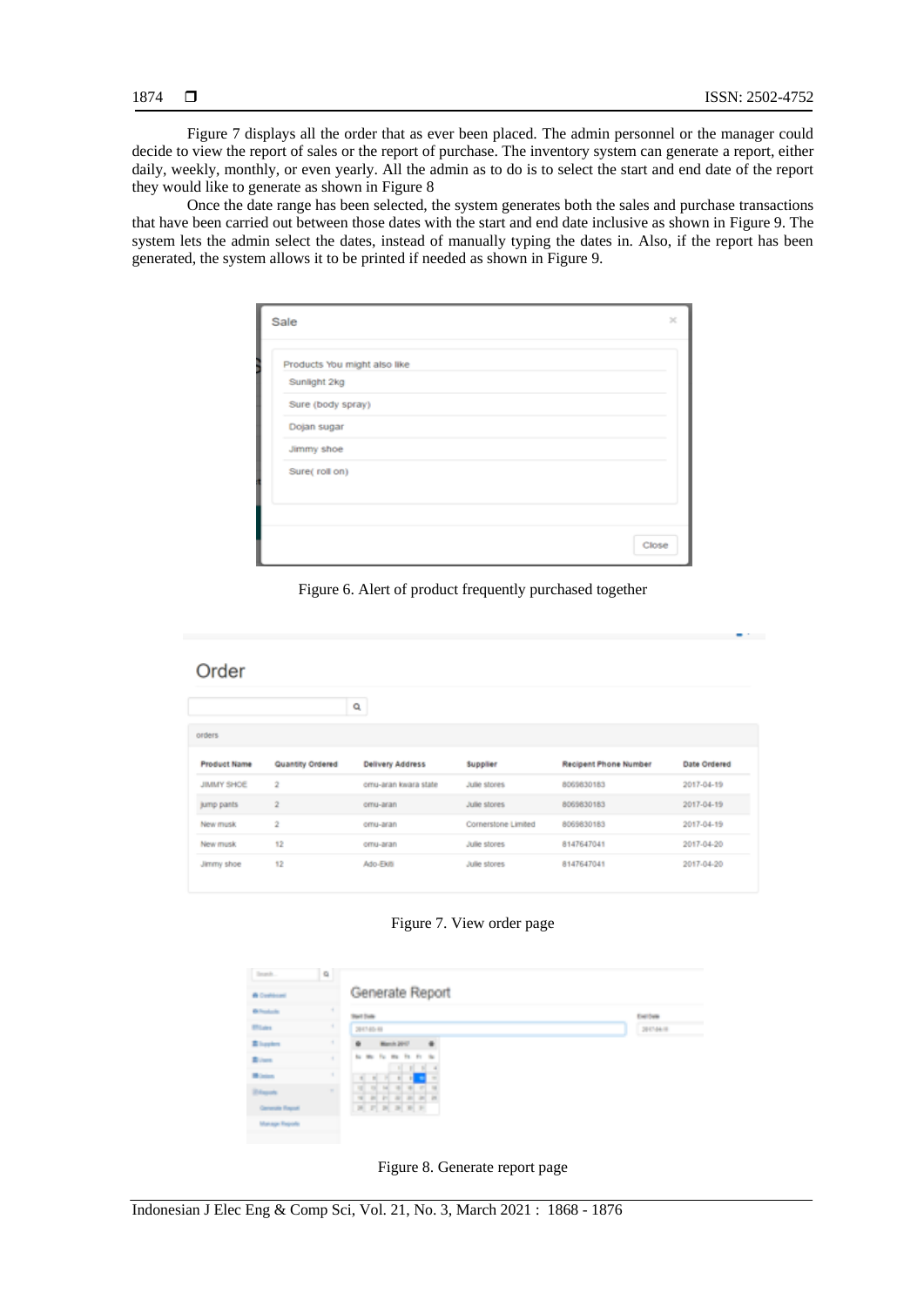| <b>Product Name</b>                                                       | Product Cost-<br>Price(#)                                   | Quantity price | Total  | Transaction<br>Date |
|---------------------------------------------------------------------------|-------------------------------------------------------------|----------------|--------|---------------------|
| Jimmy Shoe                                                                | 12000                                                       | 46             | 540000 | 2017-04-19          |
| Landmark bread<br>(small)                                                 | 170                                                         | 36             | 6120   | 2017-04-19          |
| Landmark bread<br>(Biq)                                                   | 250                                                         | 10             | 2500   | 2017-04-19          |
| Gucci Bag                                                                 | 4500                                                        | 10             | 45000  | 2017-04-19          |
| Agape scandals                                                            | 1500                                                        | 10             | 15000  | 2017-04-19          |
| Rim of paper                                                              | 900                                                         | 12             | 10800  | 2017-04-19          |
|                                                                           |                                                             |                |        |                     |
| Product Name Price(#)                                                     | Sales between 2017-04-19 and 2017-04-19<br>Product Selling- | Quantity price | Total  | Transaction<br>date |
|                                                                           | 2700                                                        | 2              | 5400   | 2017-04-19          |
|                                                                           | 850                                                         | 1              | 850    | 2017-04-19          |
|                                                                           | 1000                                                        | з              | 2500   | 2017-04-19          |
| New musk<br>Sunlight (2kg)<br>Peak milk<br>(10011)<br>ST. Louis sugar 500 |                                                             | з              | 2000   | 2017-04-19          |

Figure 9. Report showing transaction dates of sold items

#### **4. CONCLUSION**

In this study, a computerized inventory system was developed and was also improved with the association rule. The system has been developed to get updates of an item in stock, to ensure proper record taking of products both to be sold and to be purchased, to know when to order for products, to make an order for products, and to generate reports from time to time when required to aid decision making process and progress of the store. The system would ensure proper inventory management and improve business performance. There will be a great improvement in inventory valuation management and control, which would lead to profit maximization. This work can still be improved by using more association rule techniques and algorithms.

#### **5. RECOMMENDATION**

It is advised or recommended that this project work be adopted or implemented in stores, including mini marts and supermarkets. The computerized system should replace all the manual systems in stores for stock keeping and other processes to make the stores more effective and to aid and hasten managerial decisions and update of records.

#### **REFERENCES**

- [1] Macoir, N., Bauwens, J., Jooris, B., Van Herbruggen, B., Rossey, J., Hoebeke, J., & De Poorter, E. "Uwb localization with battery-powered wireless backbone for drone-based inventory management," *Sensors*, vol. 19, no. 3, p. 467, 2019.
- [2] Abisoye Opeyemi, A., & Boboye Fatoba, A. B. O. "Design of a computerized inventory management system for supermarkets," 2013.
- [3] Mountz, M. C., Glazkov, O., Bragg, T. A., Verminski, M. D., Brazeau, J. D., Wurman, P. R., ... & Barbehenn, M. T. U.S. Patent No. 8,972,045. Washington, DC: U.S. Patent and Trademark Office, 2015.
- [4] Olson, J. C., Kilgallon, J. L., Bowers, A., Quayle, B., Donaldson, M. D., & Stygar, C. (2015). U.S. Patent No. 9,208,468. Washington, DC: U.S. Patent and Trademark Office.